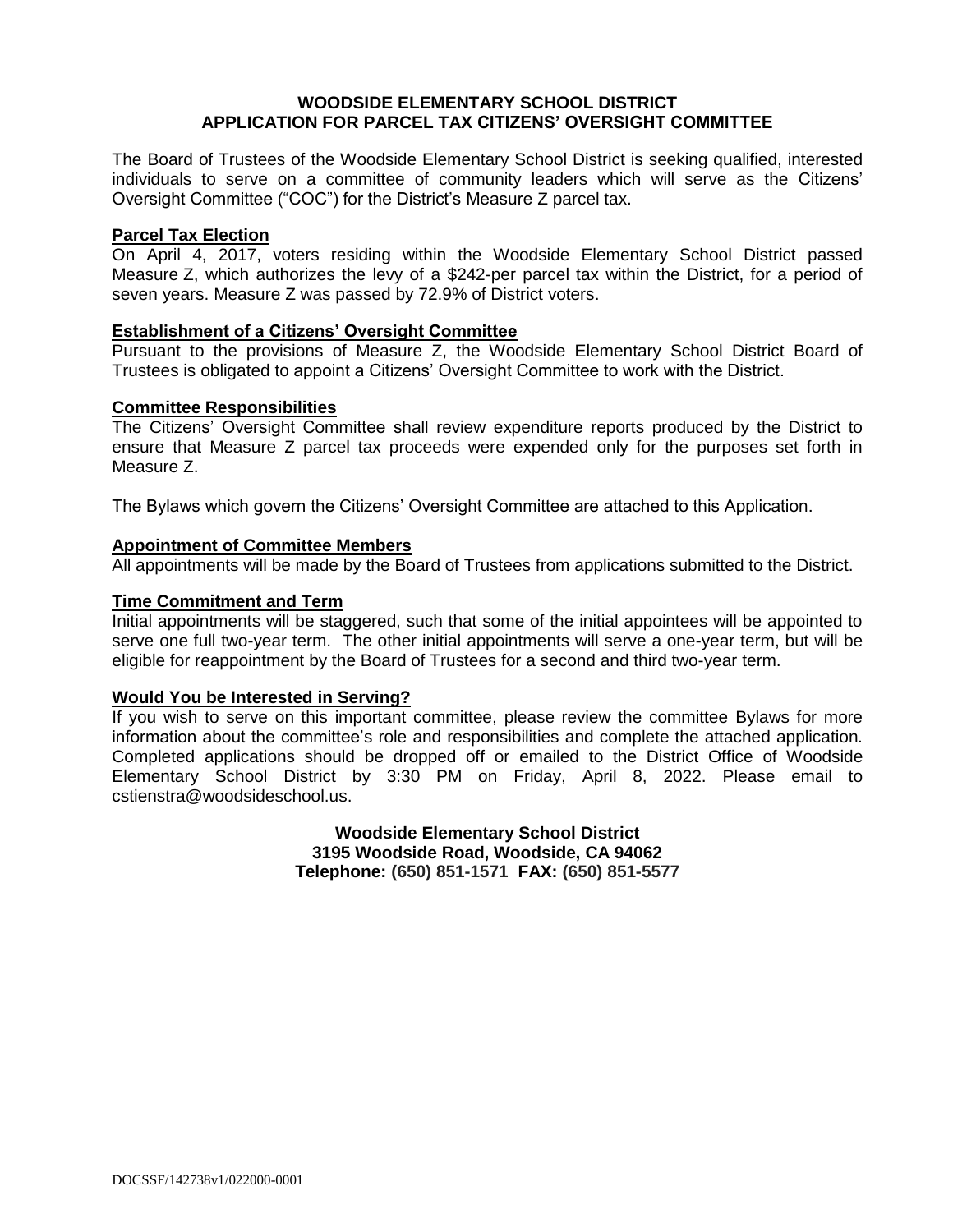# **WOODSIDE ELEMENTARY SCHOOL DISTRICT APPLICATION FOR PARCEL TAX CITIZENS' OVERSIGHT COMMITTEE**

| (Please Print or Type)                                                                                       |                                                                                           |  |  |
|--------------------------------------------------------------------------------------------------------------|-------------------------------------------------------------------------------------------|--|--|
|                                                                                                              |                                                                                           |  |  |
|                                                                                                              |                                                                                           |  |  |
|                                                                                                              |                                                                                           |  |  |
|                                                                                                              |                                                                                           |  |  |
| Why do you want to serve on the Measure Z Citizens' Oversight Committee?                                     |                                                                                           |  |  |
|                                                                                                              |                                                                                           |  |  |
|                                                                                                              |                                                                                           |  |  |
| Do you have any special area of expertise or experience that you think would be helpful to<br>the committee? |                                                                                           |  |  |
|                                                                                                              |                                                                                           |  |  |
|                                                                                                              |                                                                                           |  |  |
|                                                                                                              |                                                                                           |  |  |
|                                                                                                              |                                                                                           |  |  |
| briefly describe your role:                                                                                  | If you have served on other school district, city or community committees please list and |  |  |
|                                                                                                              |                                                                                           |  |  |
|                                                                                                              |                                                                                           |  |  |
|                                                                                                              |                                                                                           |  |  |
|                                                                                                              |                                                                                           |  |  |
|                                                                                                              |                                                                                           |  |  |